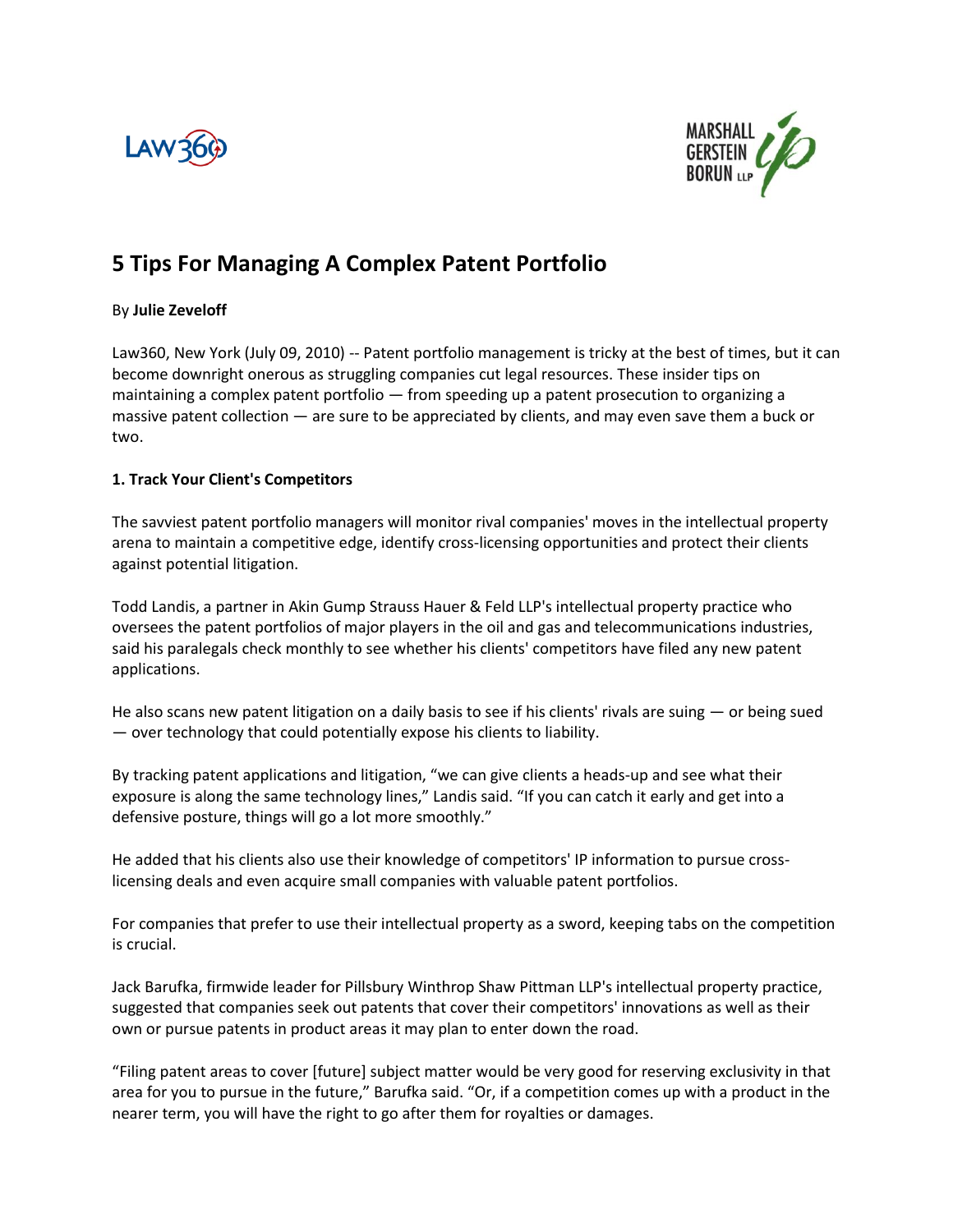## **2. Get (And Stay) Organized**

There are scads of ways to keep a sprawling patent portfolio in check. Here are some of our favorites:

For companies that churn out thousands of inventions, implement a system to rate the importance of applications, suggested Robert A. Kalinsky of Merchant & Gould PC, a Minneapolis-based IP boutique.

The system — his clients rank applications by "high," "medium" and "low" — lets prosecuting attorneys decide how to best use resources and how hard to fight for broader claims before the patent office.

"It's a way for the client to communicate efficiently to us the importance of each case," Kalinsky said. "For clients filing thousands of applications a year, using this simple system instantly gives us an idea of how we should treat each action."

Barufka's clients also rate their innovations, but his scale helps a client determine whether it's worthwhile to pursue patent protection for a particular invention.

"We come up with certain standards for each innovation and give them each a score," he said. "Each innovation has to meet a certain threshold before a decision is made on whether or not to file an application."

**Marshall, Gerstein & Borun LLP's Jeremy R. Kriegel** has avoided major hassles by keeping a spreadsheet that lists every named inventor on each patent application.

That way, it's easy to identify patent application documents that still need to be signed if an inventor leaves the company, he said.

"The application must name the true inventors, and the Patent Office doesn't care that an inventor has left the company," Kriegel said. "They still require that person's signature on the appropriate documentation."



Jeremy R. Kriegel, Esq.

While a company can petition the U.S. Patent and Trademark Office to proceed without an inventor's signature, that process can be cumbersome and costly — and it's easily avoided if inventors are properly accounted for, he said.

Ann G. Schoen, who chairs Frost Brown Todd LLC's intellectual property department, said she uses the firm's Extranet as a comprehensive patent portfolio management tool.

Some clients use the program as a repository for pending applications and issued patents, while others use it to follow any patent-related actions and to submit invention disclosure forms, she said.

"We try to manage the patent portfolio so it makes sense, holistically, for the company's business," Schoen said. "It's not just inventors who are sharing drafts — if a marketing manager wants to know if the company has claims that cover a certain technology, he can do that."

The searchable system also allows portfolio managers to track patent expiration dates and the status of IP across jurisdictions.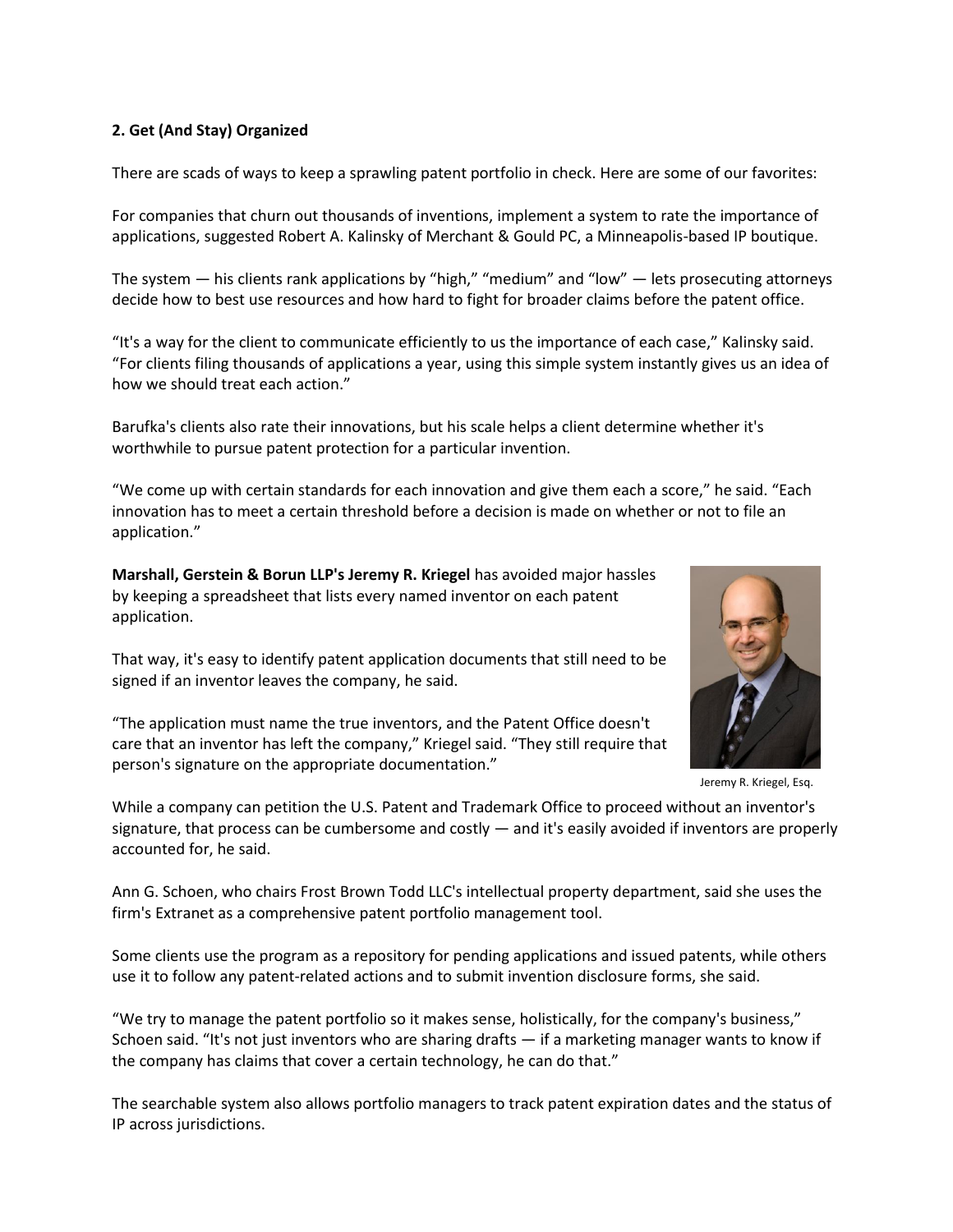"The Extranet allows a lot of people to access a broad scope of information so they don't have to make decisions in a vacuum," Schoen explained.

## **3. Take Advantage of USPTO Programs To Speed Patent Prosecution**

The USPTO has a growing arsenal of programs intended to expedite the patent prosecution process. Know them and use them, experts advise.

One of the USPTO's newest initiatives is Project Exchange, a program that lets patent applicants abandon an unexamined application in exchange for the expedited review of another one. The patent office extended the program to large entities in June, giving all applicants the chance to participate through Dec. 31, 2010, when the incentive expires.

"The program allows a company to get a patent sooner, which can be advantageous for an important invention," Kriegel said.

The Patent Prosecution Highway, an initiative among the patent offices of various countries, is intended to speed up patent prosecution in a second office of filing.

The U.S. launched its first PPH with Japan in 2006, but the program has since expanded to include the European Patent Office, Australia, Korea, Canada and a handful of other countries.

"There can be significant savings of time and money for patent filers that use this program," said Michael Friscia, a partner at McCarter & English LLP. He added that patent examinations in the second country can happen in as little as two or three months after the first filing is made.

Applicants can also make use of a "petition to make special," which allows for expedited patent examination if an inventor is in poor health or over the age of 65.

Examinations can also be expedited under an initiative aimed at design patents to ensure they are protected while they are still in vogue and under a pilot program for patent applications related to green technology.

The latter program, which was recently expanded to include a broader array of green technologies, offers accelerated examinations to the first 3,000 applications, Friscia said. Applicants to that program must file by Dec. 8, 2010.

#### **4. Use Uniform Prosecution and Licensing Procedures**

Standardized procedures for patent prosecution and licensing can save both time and money, especially for companies dealing with thousands of patents and scores of royalty deals.

According to Akin Gump's Landis, clients with set invention disclosure forms have a far easier time prosecuting patents.

"Having uniform intake forms tremendously expedites the process — you don't have to sit down with the inventors and ask when they started working, when the product was sold and when it was used," Landis said. "We help clients create and implement forms and then train their employees — that can all save a client a ton of money going forward in patent prosecution.